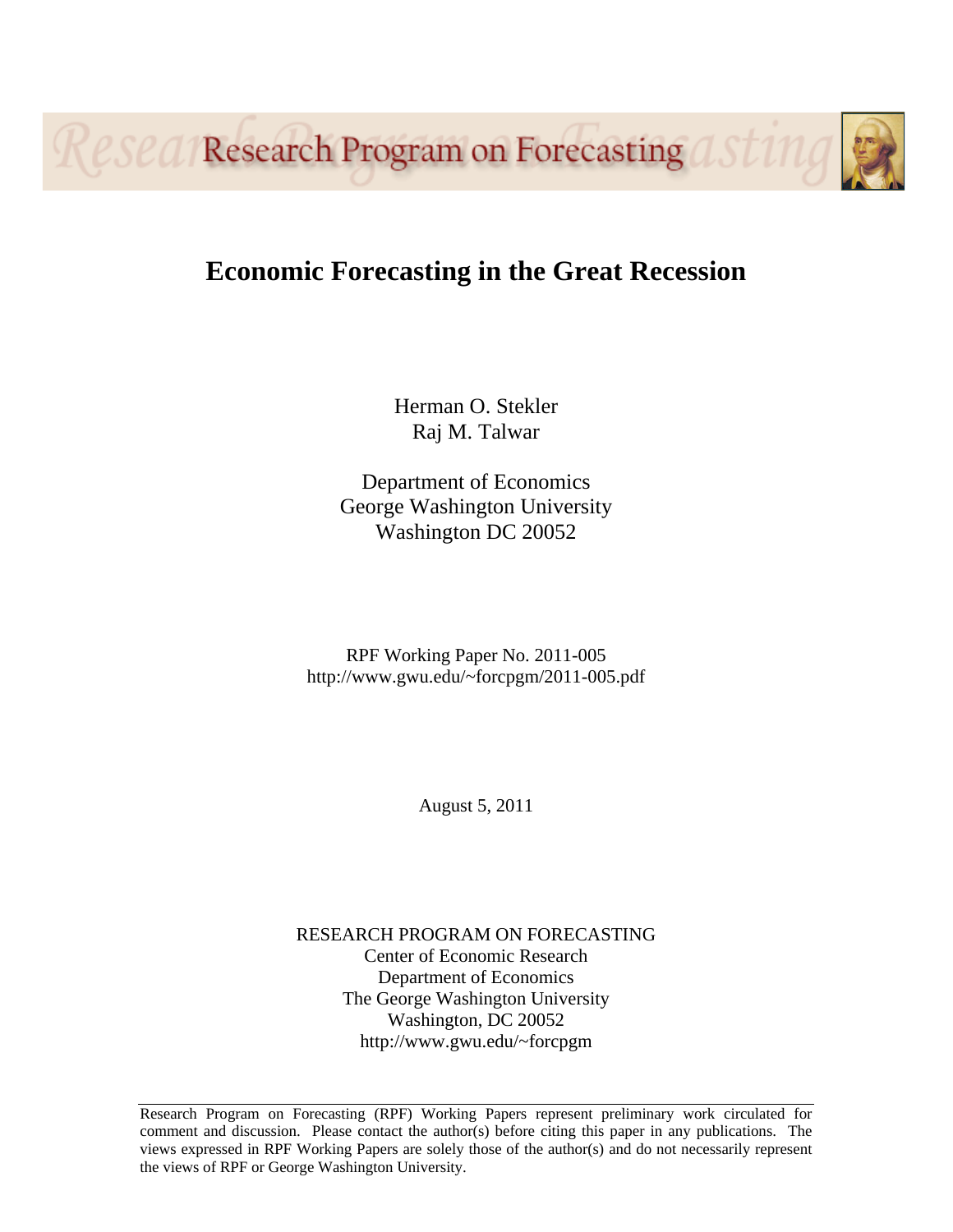# Economic Forecasting in the Great Recession

Herman O. Stekler Raj M. Talwar

Department of Economics George Washington University Washington DC 20052

Stekler: hstekler@gwu.edu Talwar: rmtalwar@gmail.com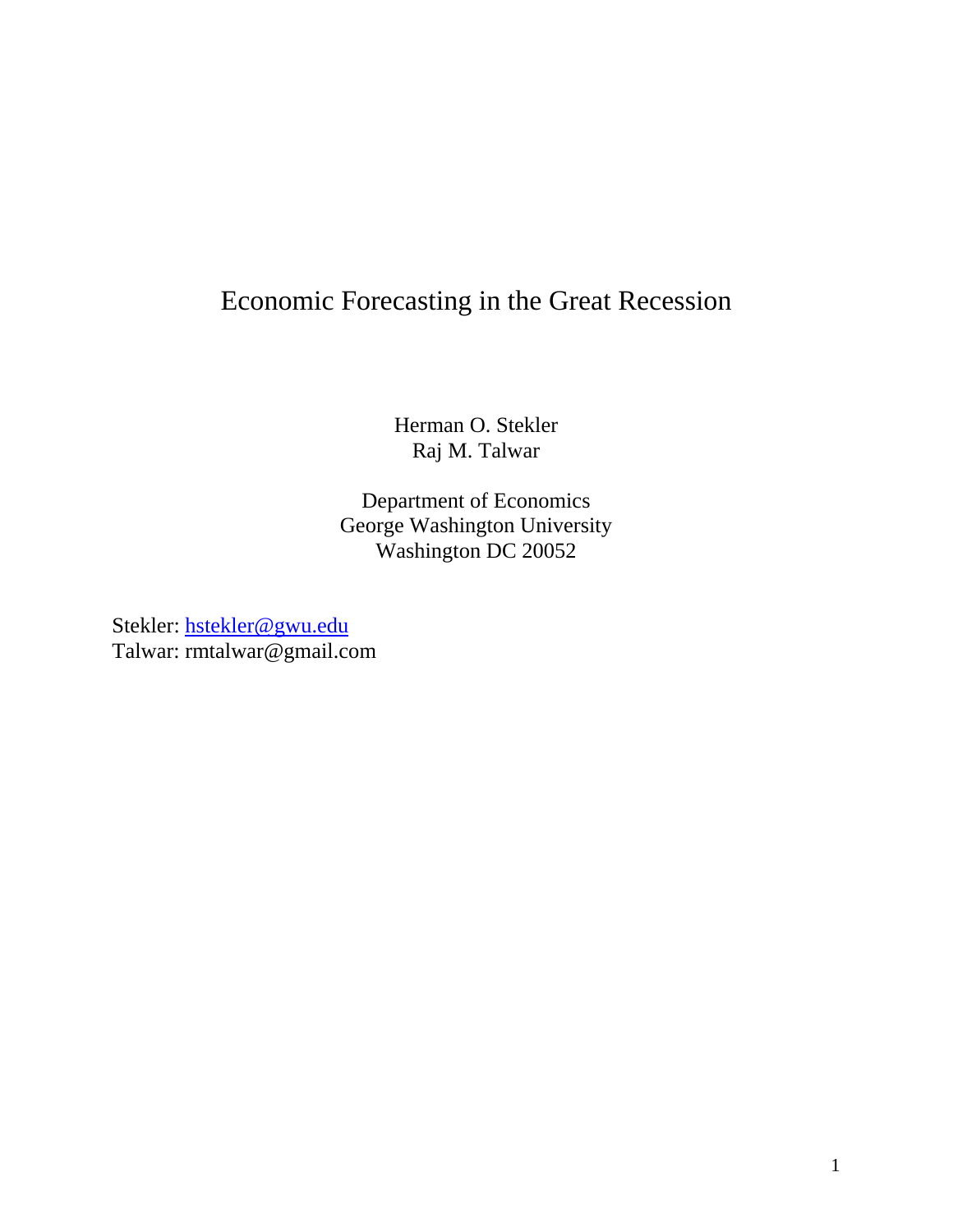## Economic Forecasting in the Great Recession

The US recession of 2007-2009 clearly was very different from the other post World War business cycles. It was more severe and posed more threats to the stability of the US economy than did any of the other cycles because it was accompanied by a financial crisis. Did economists recognize the severity of this recession and crisis in real time? We can gain some insights into this issue by examining their forecasts and asking when they predicted or recognized the seriousness of this crisis. The profession has considerable knowledge about the characteristics of macroeconomic forecasts. However, this information was derived from analyses of the predictions of the previous cycles. It is of considerable interest to determine whether the characteristics of forecasts made in 2007-2009 were similar to (or different from) the stylized facts that were derived from predictions of previous periods.

Fildes and Stekler (2002) provided a comprehensive survey about the characteristics of US macroeconomic forecasts. Their findings provide some of the stylized facts about these predictions. They concluded that most forecasters failed to predict recessions in advance. They sometimes even did not recognize them in real time. Given the severity of this recession, we not only wish to determine whether it was predicted in advance but also how the forecasters responded to new information in the vicinity of the turning point. The earlier studies indicated that forecasters made systematic errors by underestimating growth during periods of growth and overestimating growth when the economy was declining. We will also examine whether this result was observed again.

In discussing the size of the errors, Fildes and Stekler used the findings of the Zarnowitz and Braun (1992) study of the ASA/NBER forecasts. Zarnowitz and Braun had found that the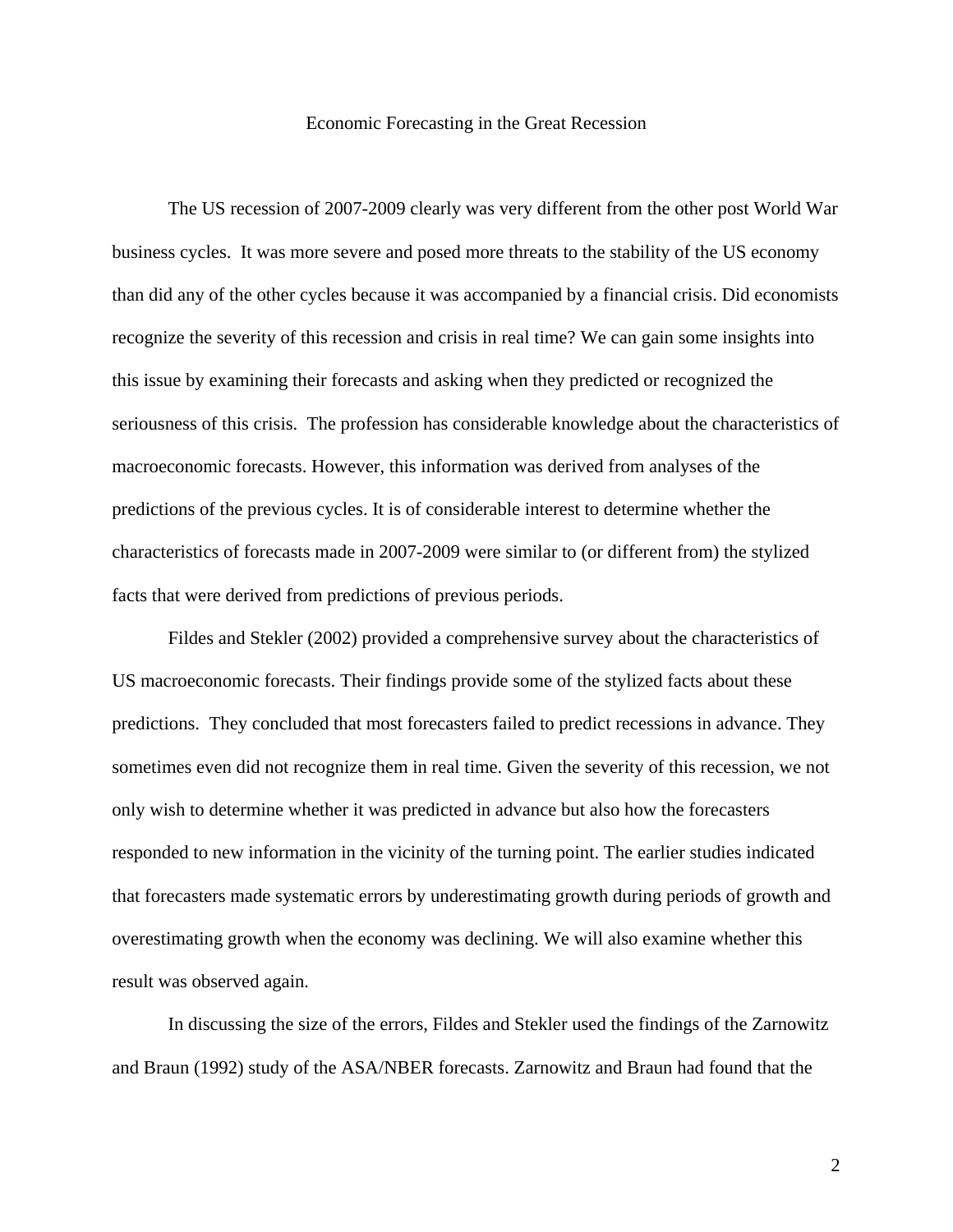median mean absolute error of the quarterly change predictions was about 3%. Surprisingly, there was only a small improvement in accuracy as the forecast horizon declined. (Also see Isiklar and Lahiri, 2007). Despite the large errors, most forecasts are superior to predictions from naïve or simple time series models.

Finally, there is a literature that examines the disagreement among forecasters at each horizon. Lahiri and Sheng (2010) found that the disagreement diminished with a decrease in the forecast horizon. Several studies explicitly determine whether the level of disagreement is related to the state of the business cycle, especially in the immediate vicinity of large economic shocks. Dopke and Fritsche (2006) find that disagreement among German forecasters is significantly higher prior to and during a recession than in other periods. Dovern et al. (2009) showed that disagreement, as measured by the cross-sectional interquartile range, in the G-7 countries rose during recessions.

In this paper we analyze the characteristics of some forecasts that were made prior to and during the Great Recession. The next section discusses the data. This is followed by a discussion of when the economists the predicted and recognized the recession. We then examine both the quantitative and systematic errors that were made and the other characteristics of these forecasts. Then we analyze the disagreement among the forecasters and present our conclusions.

#### **1. Data**

For the past few years, *The Wall Street Journal* has published monthly surveys of 50-60 business economists' forecasts. These include projections of the rate of growth of real GDP, the rate of inflation, the level of unemployment, various interest rates, housing starts and housing prices, oil prices, and the number of employees on nonagricultural payrolls. Given the sharp decline in the economy in this recession, we are particularly interested in, and thus only evaluate,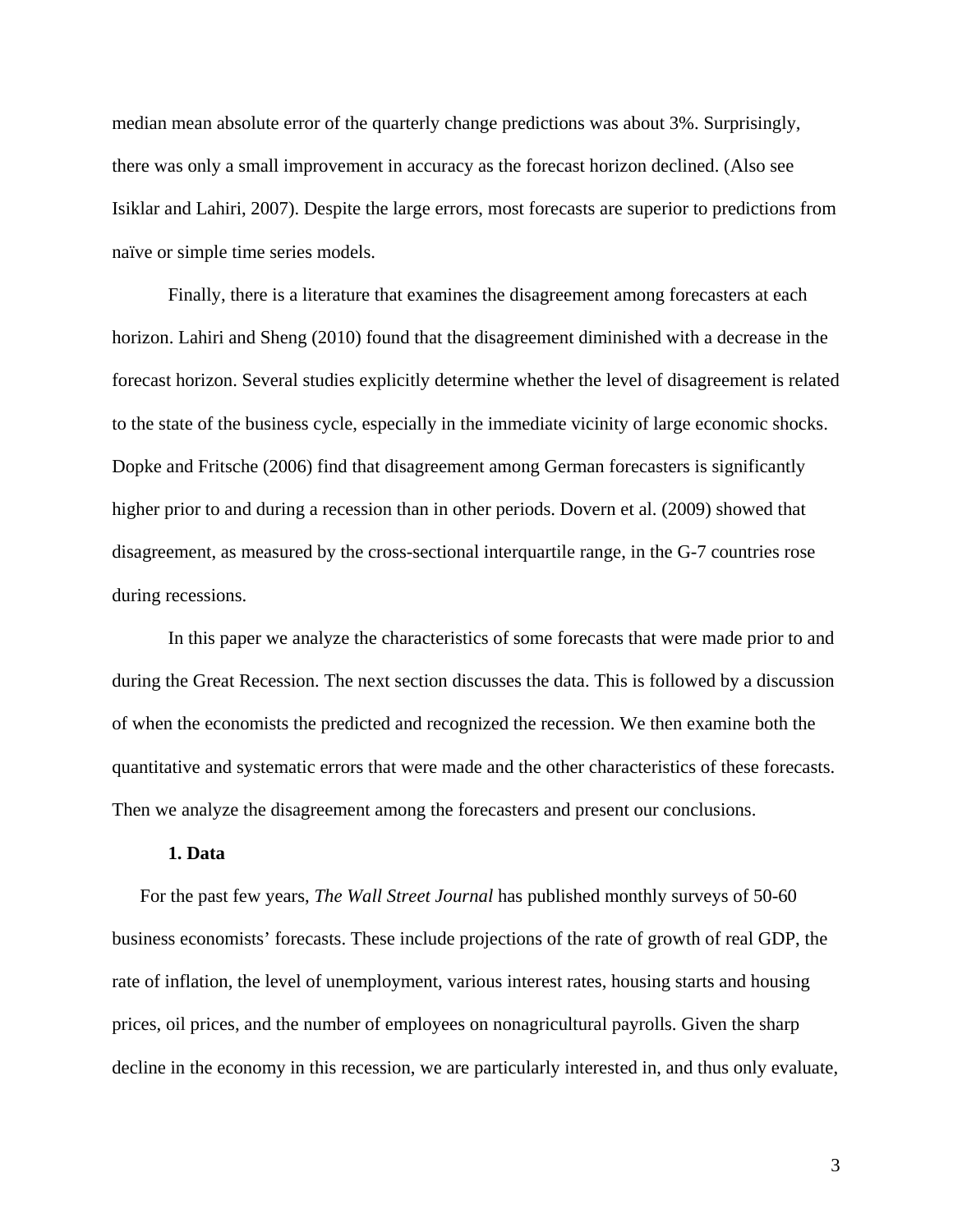the real GDP predictions made in the period October 2007- September  $2010$ .<sup>1</sup> The GDP growth forecasts are always made for the current and the next two quarters but sometimes also for the third quarter ahead. Because we want to have the same number of forecasts for each quarter, we limit our analysis to the forecasts for the current and the subsequent two quarters. The economists are surveyed in the beginning of each month and, therefore, the forecasts involve horizons of one to nine months. Horizons one through three refer to the current quarter; four to six are forecasts made with a one quarter lead; etc. The actual data that are used to evaluate these forecasts were the real time numbers available 90 days after the end or the quarter to which they refer.<sup>2</sup> In every case, our analysis is based on the average of all the forecasts of the particular survey. This is considered to be the consensus forecast.

#### **2. Forecasting and Recognizing the Recession**

 $\overline{a}$ 

According to the National Bureau of Economic Research, the Great Recession began in December 2007 and ended in June 2009. Although the Great Recession began in December 2007, the first decline in real GDP, *as measured by the real time data*, only occurred in the third quarter of 2008, following the collapse of Lehman Brothers. Then real GDP declined at annual rates of 6.3% and 5.5% in the fourth quarter of 2008 and the first of 2009, respectively.

The conventional way of determining whether a recession was forecast in advance is to see whether and when the growth rate of real GDP was predicted to become negative. Because the real-time data did not show negative rates of growth at the beginning of the

<sup>&</sup>lt;sup>1</sup> Previous studies have examined forecasts published in the Wall Street Journal, but these have primarily analyzed interest rate or exchange rate predictions. (See Cho, 1996; Kolb and Stekler, 1996; Greer, 1999 and 2003; Eisenbeis et al., 2002; Mitchell and Pearce, 2005).

 $2^2$  The numbers now available are substantially different from the data that were available in real-time. (See Appendix Table A1.) The forecasts correspond more closely to the real-time data than they do to the historical numbers now available.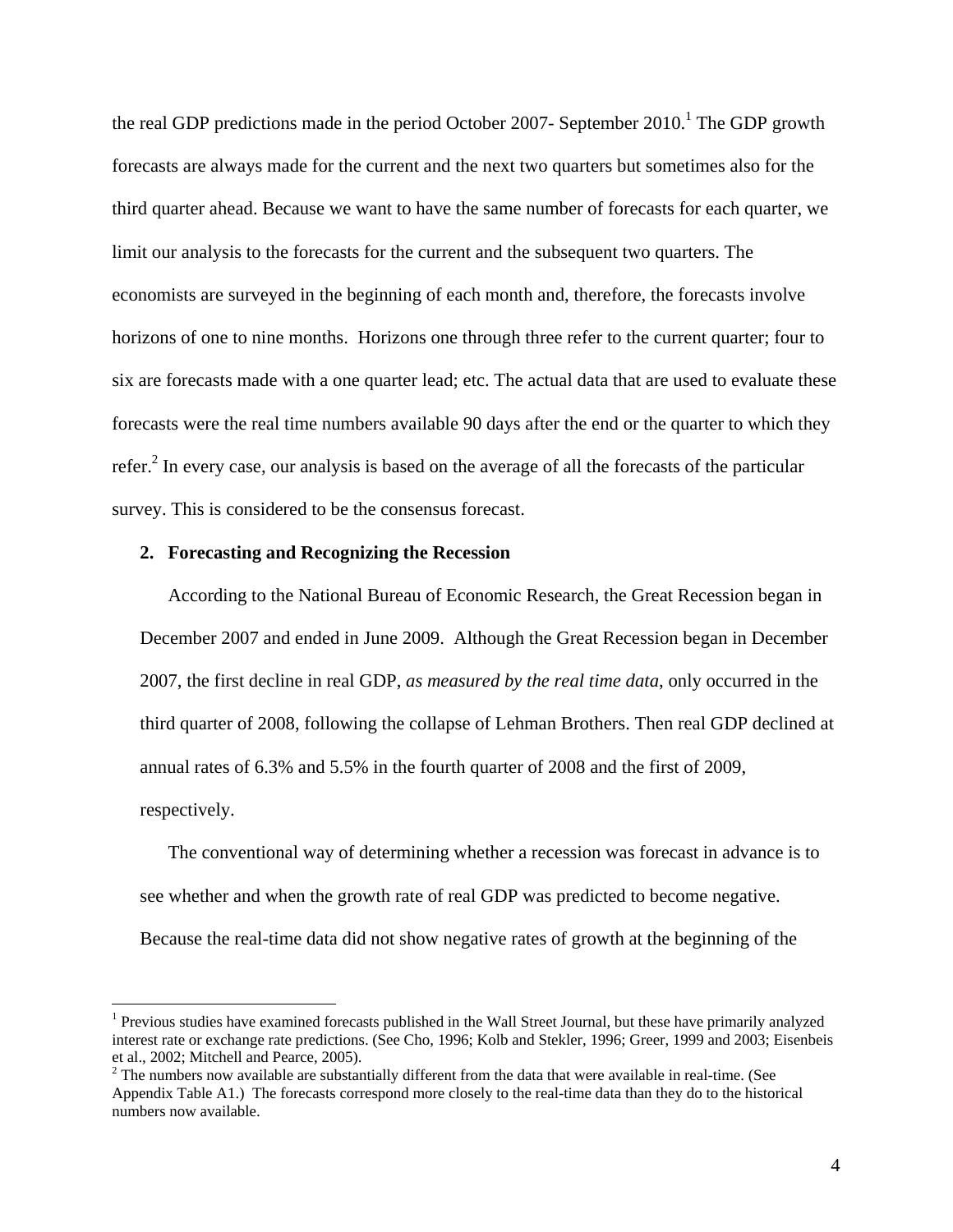recession, it would be inappropriate to use this method for determining whether the recession was predicted in advance. There is, however, an alternative measure that may be used. In every survey, along with their quantitative forecasts of GDP growth, individuals also provided their subjective probability that a recession would occur in the next 12 months. While the average subjective probability of a recession was less than 50% until March 2008, the reported odds of a recession did increase substantially between the November 2007 and March 2008 surveys. (Table 1). The participants in the March survey had some February real time data, and recognized the likelihood of a recession within two months after it actually began.

On the other hand, the average of the quantitative forecasts that were issued during this period did not show that the growth rate of real GDP would be negative in any quarter of 2008.<sup>3</sup> (Table 2A). These forecasts indicated that paltry growth in the first half of 2008 would be followed by somewhat higher growth in the second half of the year. This evidence suggests that these economists were not expecting that 2008 would be a recessionary year. On the other hand, in the March-May 2008 period, forty to fifty percent of the participating economists predicted negative growth in either the first or second quarters of 2008.<sup>4</sup> Thus our analysis yields results that are contradictory or ambiguous at best about the economists' record in forecasting and/or recognizing the *beginning* of the Great Recession.

The next question is whether the sharp declines that occurred in late 2008 and early 2009 were predicted in advance. Table 2B shows that the September forecasts made before the collapse of Lehman Brothers suggested that there would be very slow growth in the remainder of 2008 and the first half of 2009. The Lehman collapse had already occurred

 $\overline{a}$ 

 $3$  Although the numbers are slightly different, the mean and median forecasts have the same patterns.

<sup>&</sup>lt;sup>4</sup> A much smaller percentage of the economists made negative growth forecasts in June through September 2008. (See Appendix Table A2).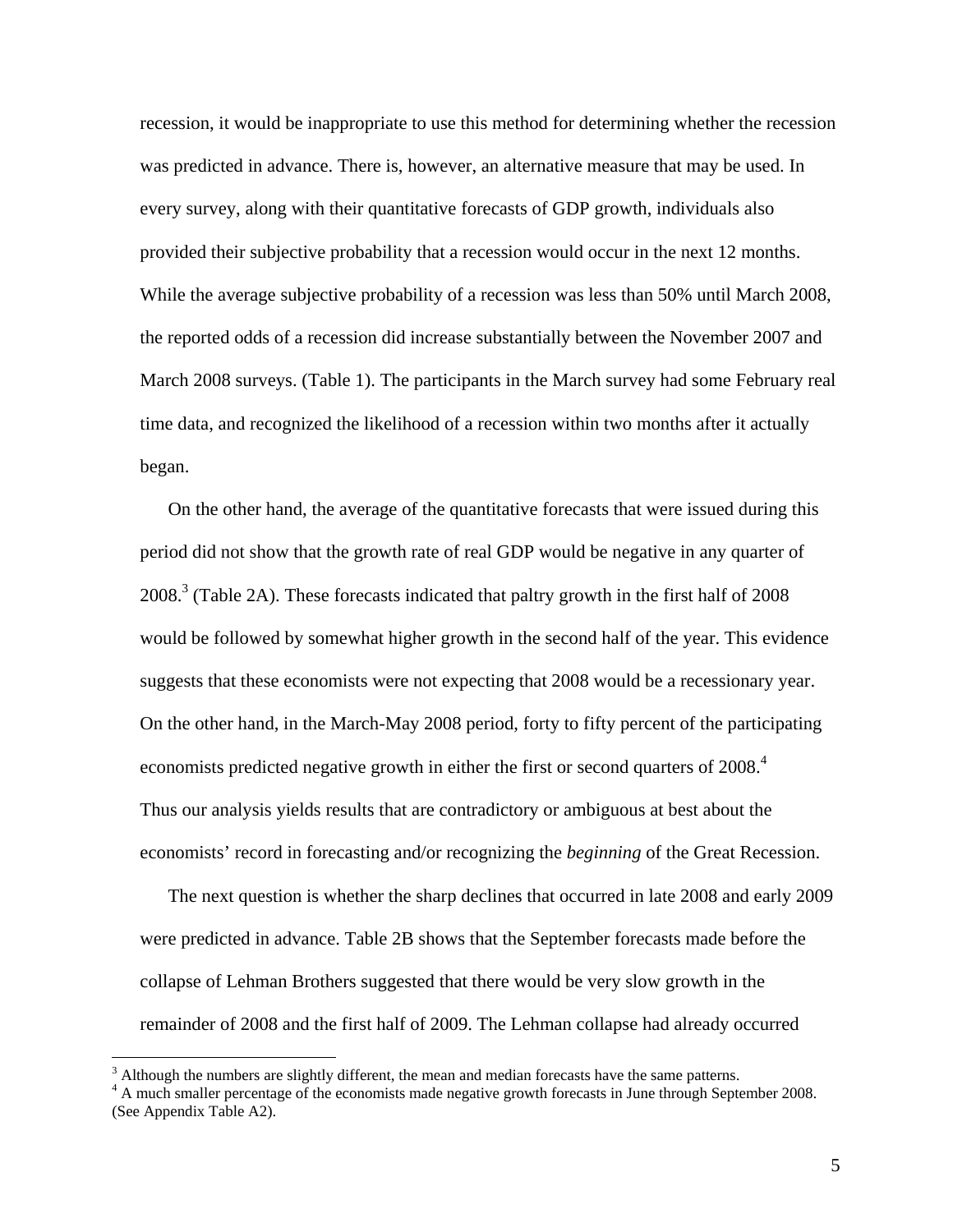when the October forecasts were prepared. In October nearly all survey participants predicted a recession that would last at least through the first quarter of 2009. While recognizing this recession, the economists initially grossly underestimated the impact of this shock. Later forecasts did recognize the severity of the economic decline.

*On the basis of all this evidence, we conclude that the economists recognized the possibility that a recession would occur, did not actually predict it in advance, BUT were quick to identify it once the economy declined sharply*. *They, however, underestimated the impact of the crisis.* 

We wanted to determine whether these results were unique to private sector forecasters. The Board of Governors of the Federal Reserve has a large staff of economists who prepare forecasts that are inputs to the decision making process of the Federal Open Market Committee (FOMC). These forecasts are published in the Fed's Greenbook, but this publication is not available to the general public for five years after it has been prepared. Nevertheless, the minutes of the proceedings<sup>5</sup> of the FOMC contain qualitative summaries of these forecasts. In reading these transcripts, we discovered that the Greenbook forecasts were similar to those that we are reviewing here.

For example, at the January 29-30 meetings the staff projected that growth for the first half of 2008 would be lower than previously expected but that the second half of the year would be stronger. At the March 18 meeting, it was noted the second half of 2008 would display slow growth after a decline in the first half and that growth in 2009 would be above potential. It was not until the October 28-29 meeting that the recession was recognized with GDP expected to decline through the middle of 2009.

 $<sup>5</sup>$  The minutes of the FOMC meetings are published 21 days after the end of each meeting. The web site is</sup> www.federalreserve.gov/monetarypolicy/fomcminutes.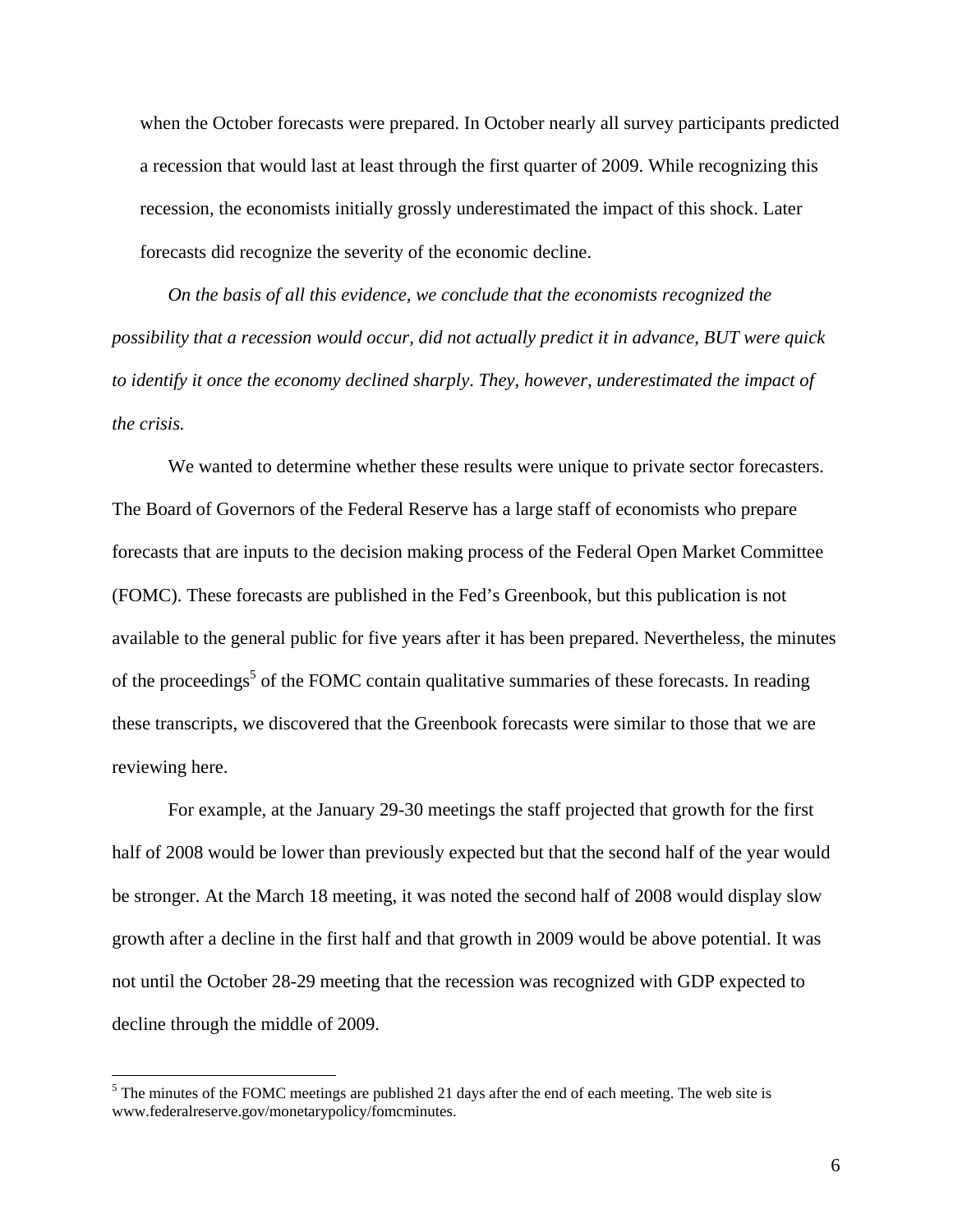These results for both the private and Fed forecasts are consistent with the findings (stylized facts) of Fildes and Stekler (2002) that forecasters are successful in distinguishing periods of rapid growth from slowdowns and declines, but don't predict turning points. Thus, these forecasts, made during the Great Recession, are no different from those made in prior periods. However, given the major imbalances in the US economy in the US economy and all of the institutional failures, it is necessary to speculate why it took so long to recognize their impacts. We undertake such an effort in the concluding section.

#### 3. Quantitative and Systematic Errors

1

In addition to analyzing the cyclical characteristics of the forecasts, we are also interested in the magnitude of the errors. The mean absolute errors (MAE) and the root mean squared errors (RMSE) were calculated for the forecasts made for all nine horizons. The results show (Table 3) that both error metrics decline as the forecast horizon becomes smaller. The most substantial reductions occurred during the current quarter when some actual data became available. This result is consistent with the findings obtained from previous studies. However, even at the one month horizon the MAE is still nearly 50% of the mean absolute change (2.83%), reflecting the large errors made in failing to predict the magnitudes of the very large declines that occurred in the midst of the crisis.<sup>6</sup>

There are systematic errors that are consistent with previous findings. The rate of growth of GDP was substantially overestimated while the economy was declining. After the trough, growth was underestimated in the third and fourth quarters of 2009. These systematic errors may also be

<sup>&</sup>lt;sup>6</sup> The MAE of forecasts made a quarter in advance is about 75% of the mean absolute change. It is over 80% for the two quarter-ahead forecasts. The ratio of MAE to the mean absolute change is a comparison of the accuracy of the forecasters relative to the predictions of the no-change naïve model. This model predicts that the path of the economy will not change. The large one and two quarter-ahead forecast errors relative to the naive model may indicate a lack of understanding by the economists of the basic underlying dynamic trends in the economy.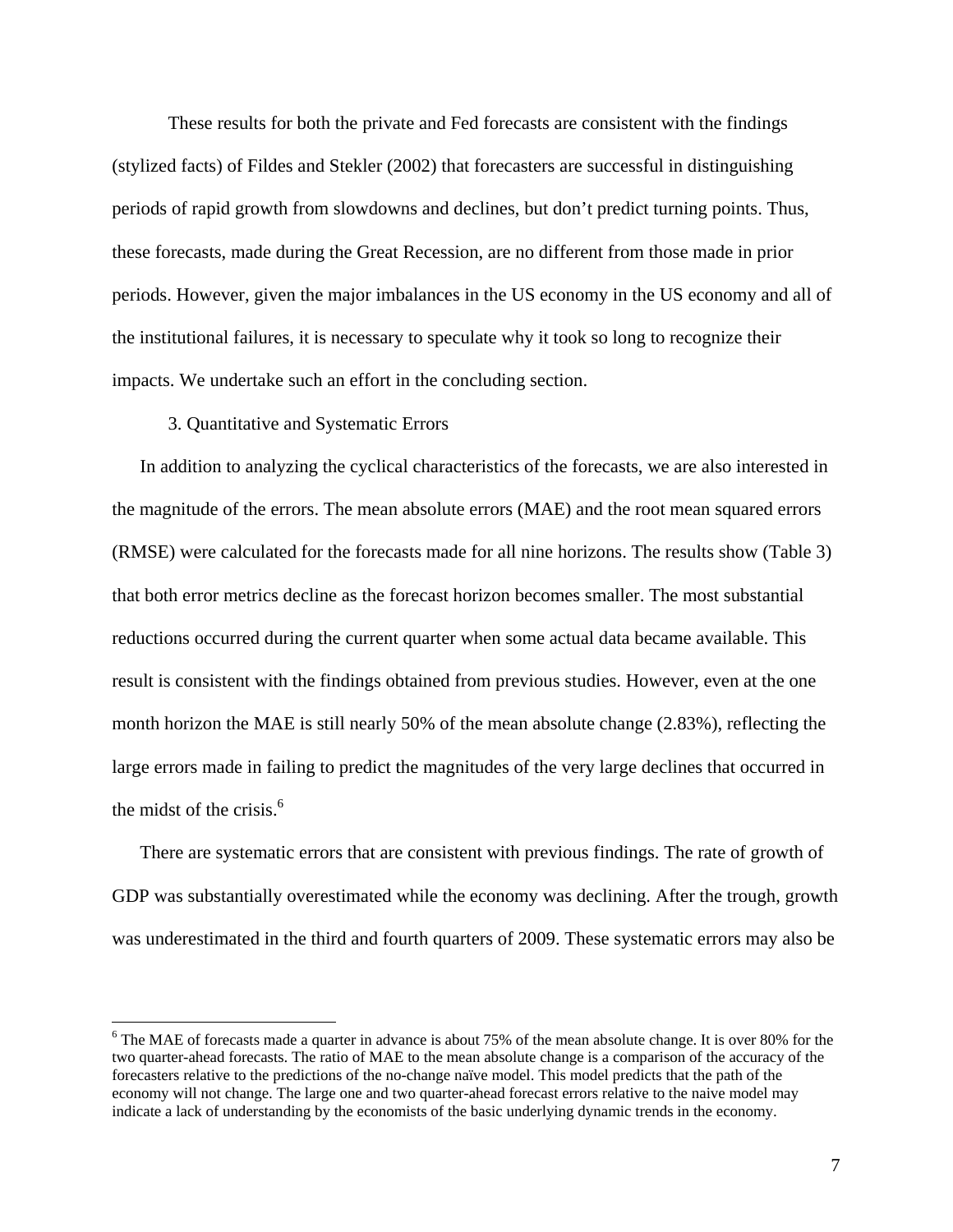indicative of the forecasters' failure to *foresee* the strength of the underlying recovery forces within the economy.

#### **4. Other Characteristics of the Forecasts**

Our analysis has been based on the *average* of the forecasts of each survey on the assumption that it represented the "consensus". But did a consensus exist in each of those surveys? Kolb and Stekler (1996) developed a methodology to determine whether the mean prediction of a survey had the characteristic of a consensus. It is possible that the mean did not reflect the presence of general agreement which may be said to constitute a consensus. Their methodology consisted of a series of tests concerning the distribution of each survey's predictions.

There is no consensus if there is wide disagreement in the cross-section of forecasts. There would be no consensus if the distribution were bimodal because that would indicate two distinct set of views. Thus unimodality is a necessary but not sufficient condition. Kolb and Stekler then argued that the distribution must be symmetric and relatively peaked. If the forecasts were distributed normally, a consensus would exist. Similarly if the distribution is more peaked than the normal, it is leptokurtic and the forecasts are even more tightly clustered and thus would certainly constitute a consensus. If the forecasts were skewed or yielded a flat or platykurtic distribution, there is no consensus.

We conducted these tests for all of the surveys and found that in most cases there was no consensus because the distributions of the forecasts were skewed. For example, each of the distributions of one month horizon forecasts in the surveys from October 2008 through July 2009 was significantly positively skewed. From August 2009 through December 2009, the distributions were negatively (but not always significantly) skewed.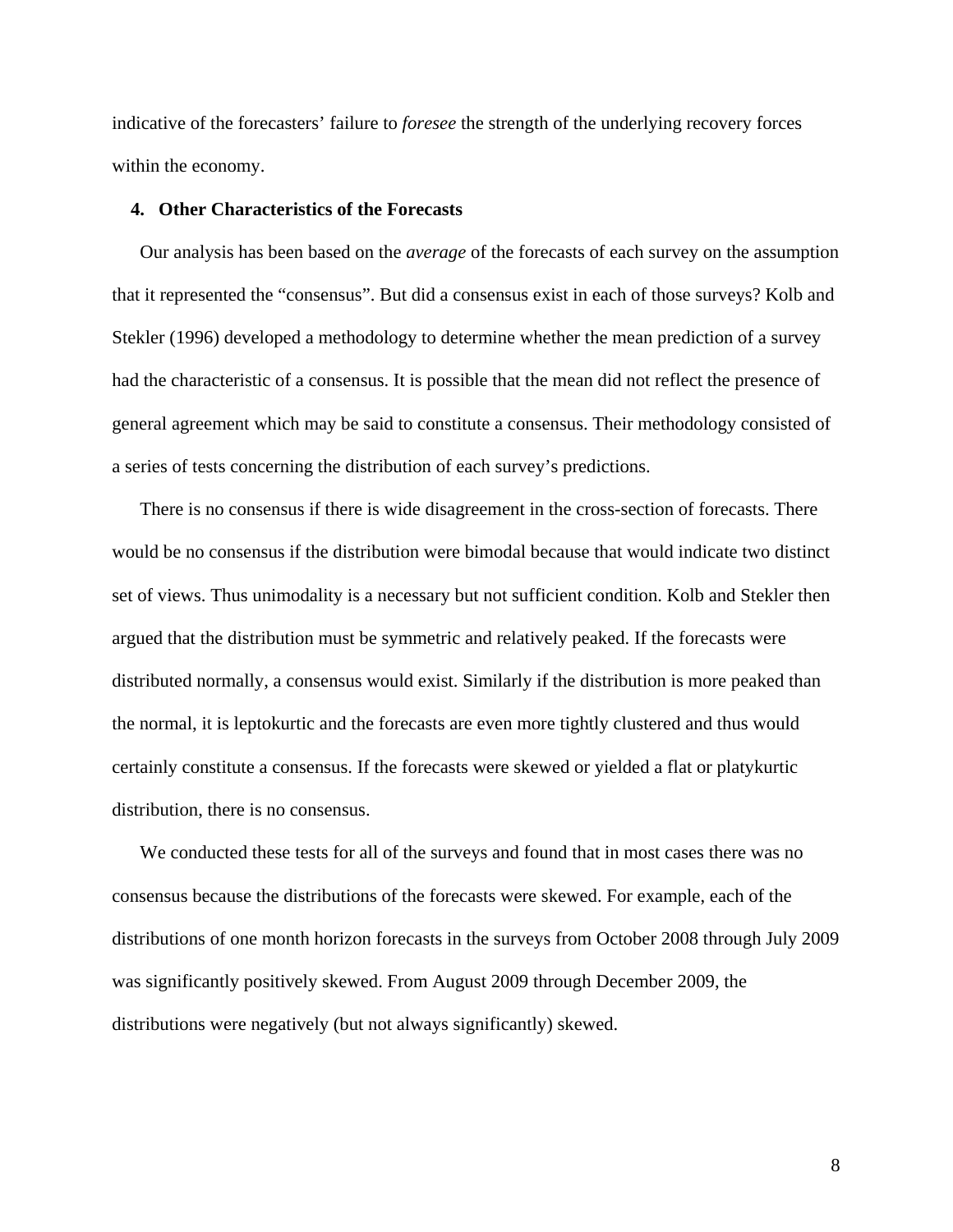These results led us to examine the accuracy of the median forecast to determine whether our results are robust. Table 3 presents the MAE and the RMSE of the median forecaster in each survey. The results for the median forecaster are similar to those of the mean forecast and thus confirm our findings.

#### 5. Disagreement among Forecasters

Because the distributions were skewed, the forecasts were not tightly distributed about the mean and there was substantial disagreement among the economists. We use the standard deviation of each forecast horizon (current quarter, one quarter ahead, etc.) contained in a particular survey as the measure of disagreement. The previous studies have measured disagreement as it (1) pertains to fixed events or (2) how it has varied with the length of the forecast horizon averaged over all events. Our analysis presents results for both of these approaches.<sup>7</sup>

#### A. Fixed Event Disagreement

Table 4 presents the standard deviations of the forecasts made at different horizons for each quarter between 2007.4 and 2010.3. We note that the standard deviations for most quarters decline with a reduction in the forecast horizon. A very interesting result is the time pattern of these standard deviations that seems to perfectly mirror the Great Recession. At all of the short horizons, the standard deviations increase at the turning point, increase throughout the recession, and then decline as the trough is reached. (See the first six rows of Table 4). This result confirms

 $<sup>7</sup>$  There is a third possible concept: the disagreement among forecasters for all forecast horizons in a particular</sup> survey. This measure is obtained by averaging the standard deviations over all the horizons for which predictions were made. As an illustration, suppose that a particular survey contains predictions for the current quarter and one and two quarters ahead. In that case, we calculate the standard deviation of the forecasts made for each of those three horizons and then use the average of the three standard deviations as the measure of disagreement among economists *at that time*. One can view this as a measure of the disagreement about the direction of the economy over a period of time. The results for this measure of disagreement are similar to those for fixed events that we present below.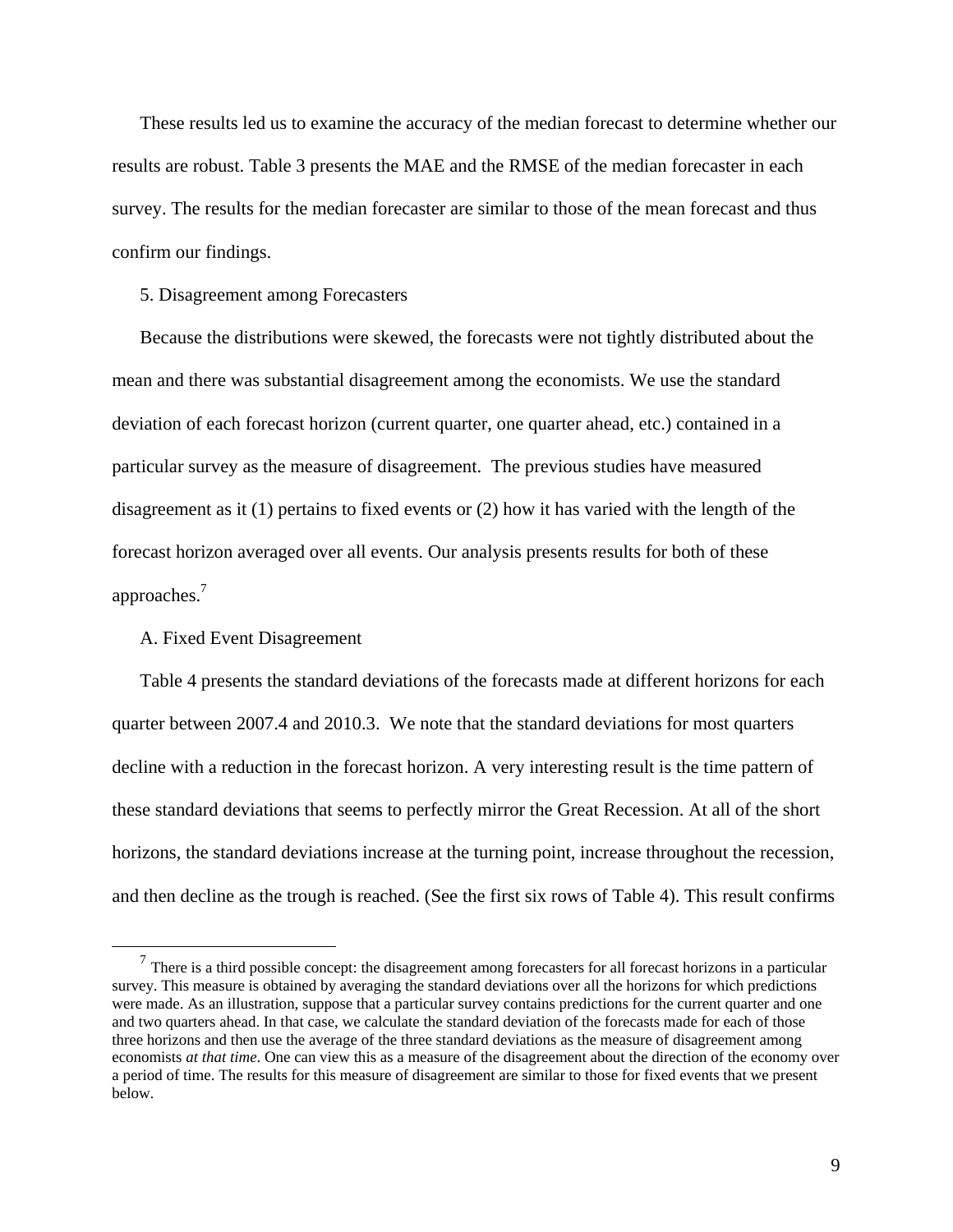the findings of Dovern et al. (2009) who had found a similar relationship for recessions prior to the Great Recession. *This raises an obvious question for future research: Can a time series that measures disagreement become a useful forecasting indicator?*

#### B. Fixed Horizon Disagreement

The last column of Table 4 shows how average disagreement varies with the length of the forecast horizon. The standard deviation remains relatively constant when the lead time is greater than three months. It then declines, but only slightly, with a decrease in the length of the forecast horizon. This result is not surprising because data referring to economic activity in the current quarter first become available at the three month horizon. When these data become available, the forecasts for the current quarter are revised. Because these data are available to all of the economists, presumably they are interpreted similarly, and therefore, the forecasts should converge. These results differ somewhat from those of Lahiri and Sheng (2010) who found that the decline was more substantial as the horizon decreased. However, their time period was substantially longer and they measured average disagreement in a different manner.<sup>8</sup>

## 6. Conclusion and Discussion

1

We found that these forecasts exhibited the same types of errors that had been previously observed in other business cycles. The downturn was not predicted in advance; the consensus did not recognize a recession until Lehman collapsed; and the magnitude of the decline was underestimated. Given the severity of this recession, one can ask why the performance was not better.

The leading as well as the coincident indicators had been continuously declining since December 2007; the collapse of the housing market was continuing; the strains and stresses in

 $8$  Lahiri and Sheng measure between-agent variation as the difference between an agent's mean forecast over time and the overall mean forecasts over time and across agents.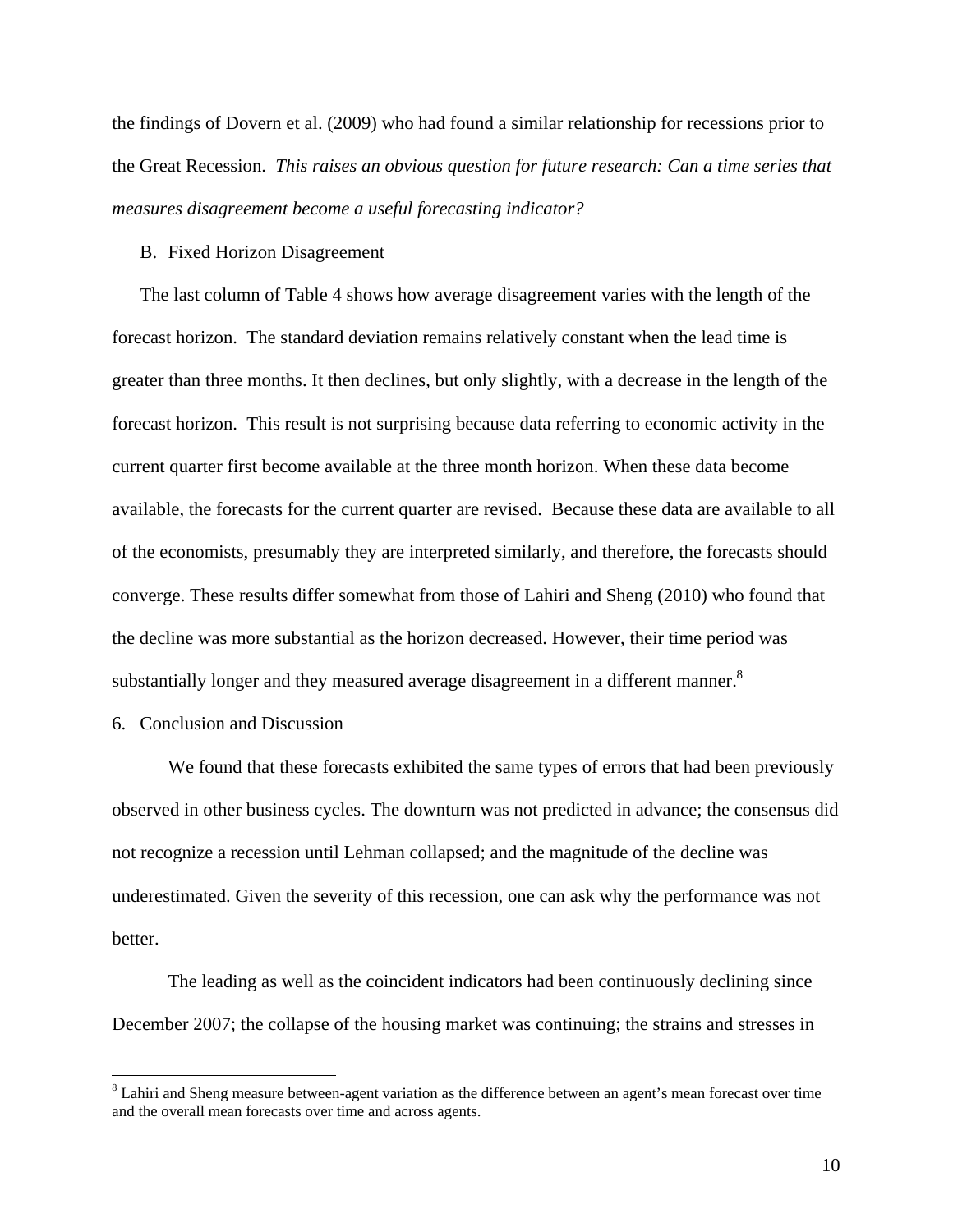the financial system were obvious; etc. Yet until Lehman failed, the consensus did not predict that real GDP would decline. One cause may have been the accuracy of the real-time economic statistics that differ from the ones available today.<sup>9</sup>

On the other hand, there are other possible explanations that are less favorable to the forecasting profession. A majority of the economists may have believed that this would be a traditional recession no more severe than the one caused by the dot-com collapse in 2001. Or that there would be no recession at all similar to 1987 when the stock market decline did not lead to a downturn. The economists may also have felt that the traditional monetary and fiscal policies that had been undertaken would avoid or at least mitigate the downturn. In this case, they would have constructed their forecasts by using analogies or interpretations based on analogies.<sup>10</sup>

If these are the explanations, they would indicate that the economists did not understand that banking and financial crises are more severe and do not behave like the traditional recession. They would have ignored all of the existing information about the effects of the financial crises that have occurred in emerging countries, Japan's experience, and the Great Depression.

Alternatively, forecasters may simply be reluctant to predict a recession until it is clearly obvious. They may have asymmetric loss functions relative to predicting a recession that does not occur and one that is not predicted.<sup>11</sup> In any event, if forecasting accuracy is to improve it is necessary to undertake a more comprehensive analysis of the failures.<sup>12</sup>

 $\overline{a}$ 

<sup>&</sup>lt;sup>9</sup> See Appendix Table A1; the positive growth in 2008.2 was probably due to the temporary tax rebate that was provided early in that year.

<sup>&</sup>lt;sup>10</sup> Economists do make forecasts based on analogies. (See Goldfarb et al. 2005). <sup>11</sup> On this subject see Schnader and Stekler (1998).

<sup>&</sup>lt;sup>12</sup> Examples of such analyses are: Enzler and Stekler (1971), Fintzen and Stekler (1999), and Heilemann (2002).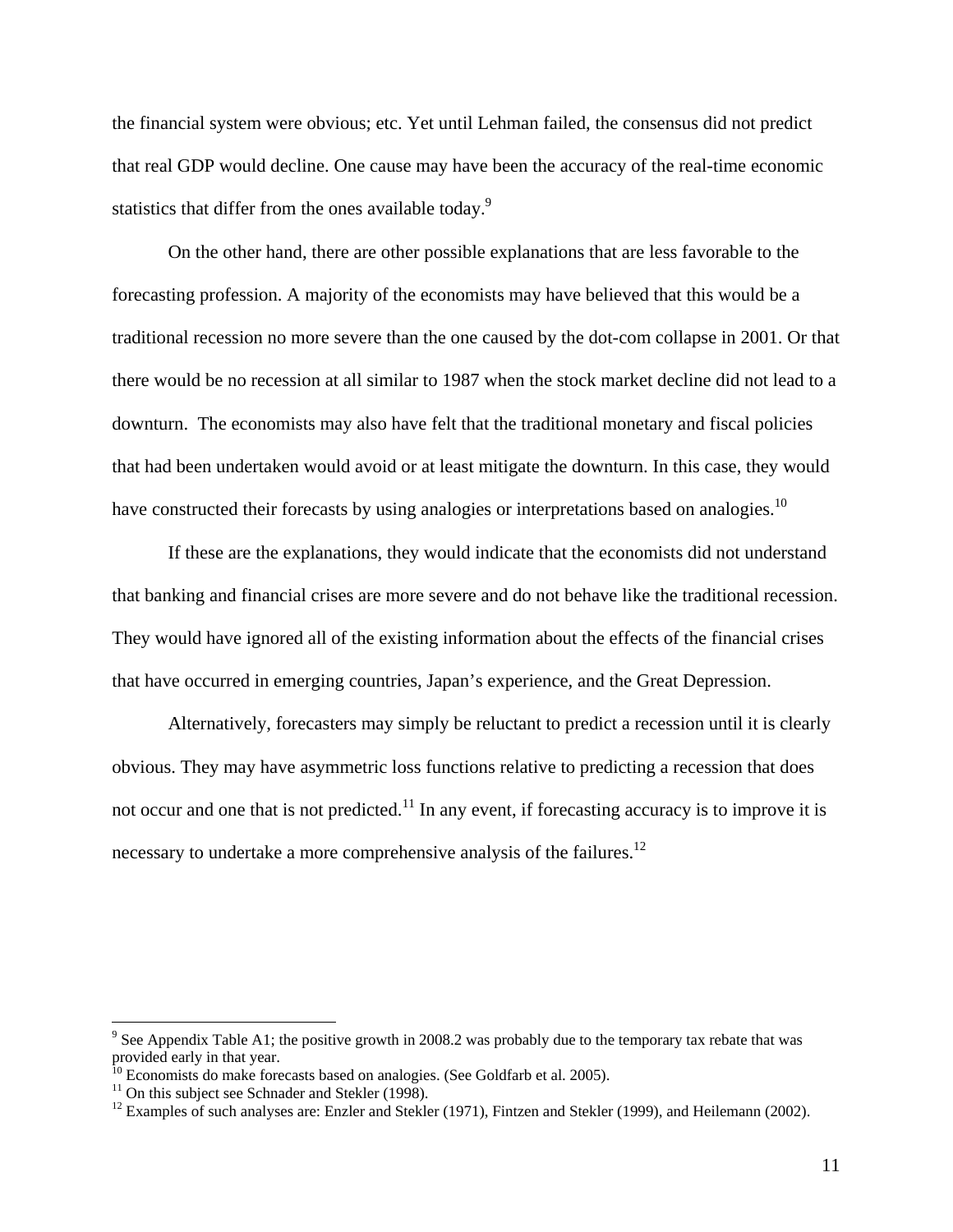## References

Cho, D.W., (1996). "Forecast Accuracy: Are Some Business Economists Better Than Others?" *Business Economics*, 31 (4), 45-49.

Dopke, J. and Fritsche U. (2006). "When Do Forecasters Disagree? An Assessment of German Growth and Inflation Forecast Dispersion," *International Journal of Forecasting*, 22, 125-135.

Dovern J., Fritsche U. and Slacalek, J. (2009). "Disagreement Among Forecasters in G7 Countires," European Central Bank, Working Paper 2009.

Eisenbeis, R., Waggoner D. and Zha, T. (2002). " Evaluating *Wall Street Journal* Survey Forecasters: A Multivariate Approach," Federal Reserve Bank of Atlanta Working Paper 2002- 8a.

Enzler, J. J. and Stekler, H.O. (1971). " An Analysis of the 1968-9 Economic Forecasts," *Journal of Business*, 44, 271-281.

Fildes, R. and Stekler, H. (2002). "The State of Macroeconomic Forecasting," *Journal of Macroeconomics*, 24, 435-68.

Fintzen, D. and Stekler, H.O. (1999). "Why Did Forecasters Fail to Predict the 1990 Recession?" *International Journal of Forecasting*, 15, 83-91.

Goldfarb, R., Stekler, H.O. and David, J. (2005). "Methodological Issues in Forecasting: Insights from the Egregious Business Forecast Errors of Late 1930," *Journal of Economic Methodology*, 12, 517-42.

Greer, M.R. (1999). "Assessing the Soothsayers: An Examination of the Track record of Macroeconomic Forecasting," *Journal of Economic Issues,* 33,111-120.

Greer, M.R. (2003). "Directional Accuracy Tests of Long-Term Interest Rate Forecasts," *International Journal of Forecasting*, 19, 291-98.

Heilemann, U. (2002), "Increasing the Transparency of Macroeconometric Forecasts: A Report From the Trenches," *International Journal of Forecasting*, 18, 85-105.

Isiklar, G. and Lahiri, K. (2007). How Far Ahead Can We forecast? Evidence From Cross-Country Surveys," *International Journal of Forecasting*, 23, 167-187.

Lahiri, K. and Sheng, X. (2010). "Measuring Forecast Uncertainty by Disagreement: The Missing Link," *Journal of Applied Econometrics*, 25, 51538.

Mitchell, K. and Pearce D.K. (2005). "Professional Forecasts of Interest Rates and Exchange Rates: Evidence From the Wall Street Journal's Panel of Economists," mimeo.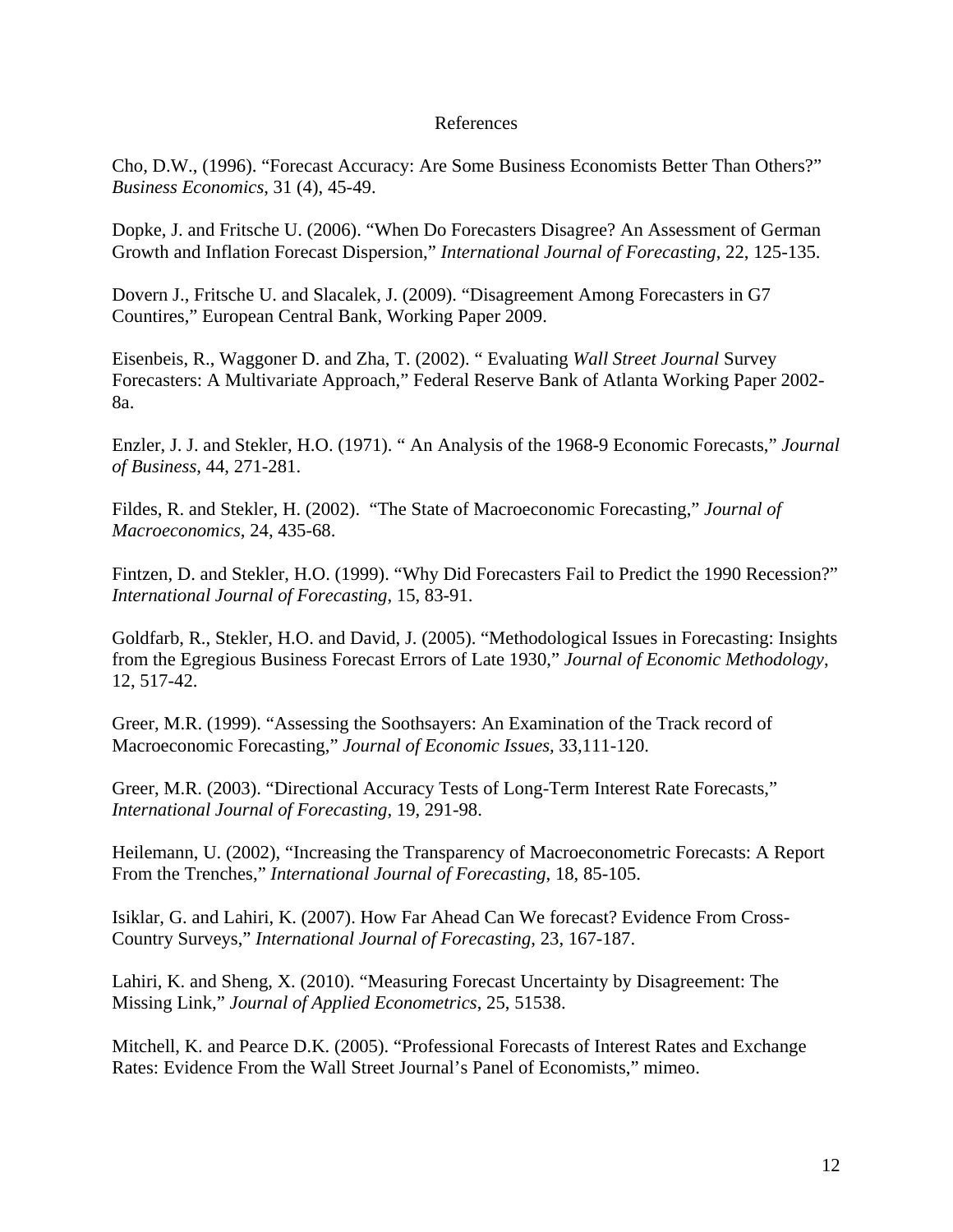Schnader, M.H. and Stekler, H.O. (1998). " Sources of Turning Point Errors," *Applied Economics Letters,* 5, 519-21.

Zarnowitz, V. and Braun, P. (1993). "Twenty Two Years of the NBER-ASA Quarterly Economic Outlook Surveys: Aspects and Comparisons," in James H. Stock and Mark W. Watson,eds. *Business Cycles, Indicators, and Forecasting*, Chicago: Chicago University Press, 11-93.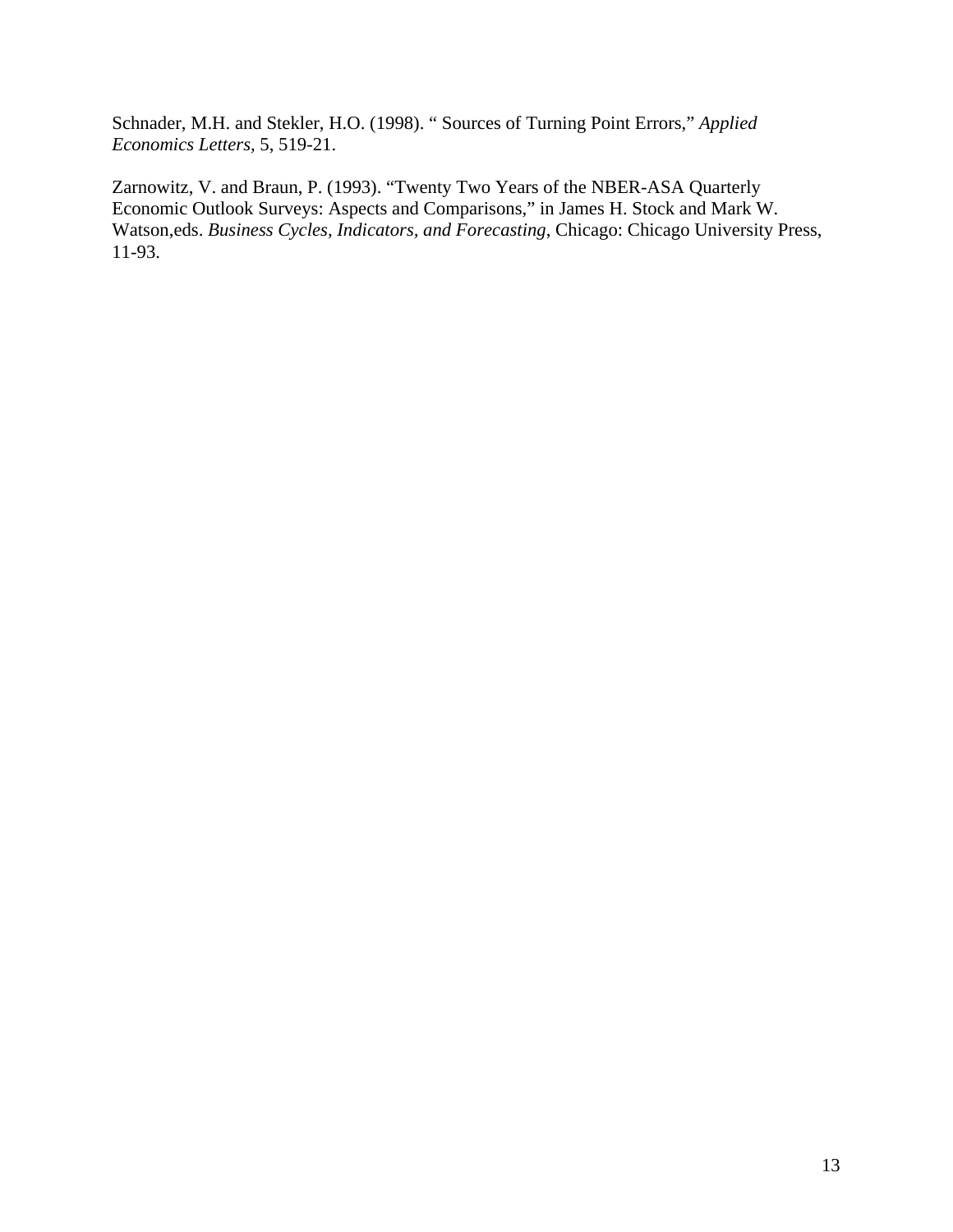# **Table 1**

|  | Forecasters' Estimates of the Probability |  |                                                        |
|--|-------------------------------------------|--|--------------------------------------------------------|
|  |                                           |  | That a Recession will occur Within the Next 12 Months; |

| Date 13           | Probability |
|-------------------|-------------|
| Feb 07            | 22.9        |
| Mar <sub>07</sub> | 22.9        |
| Apr $07$          | 24.6        |
| May 07            | 26.1        |
| Jun $07$          | 25.9        |
| Jul 07            | 23.1        |
| Aug 07            | 28.2        |
| Sep 07            | 36.3        |
| Oct 07            | 33.7        |
| Nov $07$          | 33.5        |
| Dec $07$          | 38.0        |
| Jan 08            | 42.1        |
| Feb 08            | 48.9        |
| Mar <sub>08</sub> | 64.5        |
| Apr $08$          | 70.9        |
| May 08            | 62.7        |
| <b>Jun 08</b>     | 60.8        |
| Jul 08            | 63.0        |
| Aug 08            | 62.7        |
| Sep 08            | 60.2        |
| Oct 08            | 89.3        |
| <b>Nov 08</b>     | 96.4        |

 $\overline{a}$ 

 $13$  This date is when the estimate was published.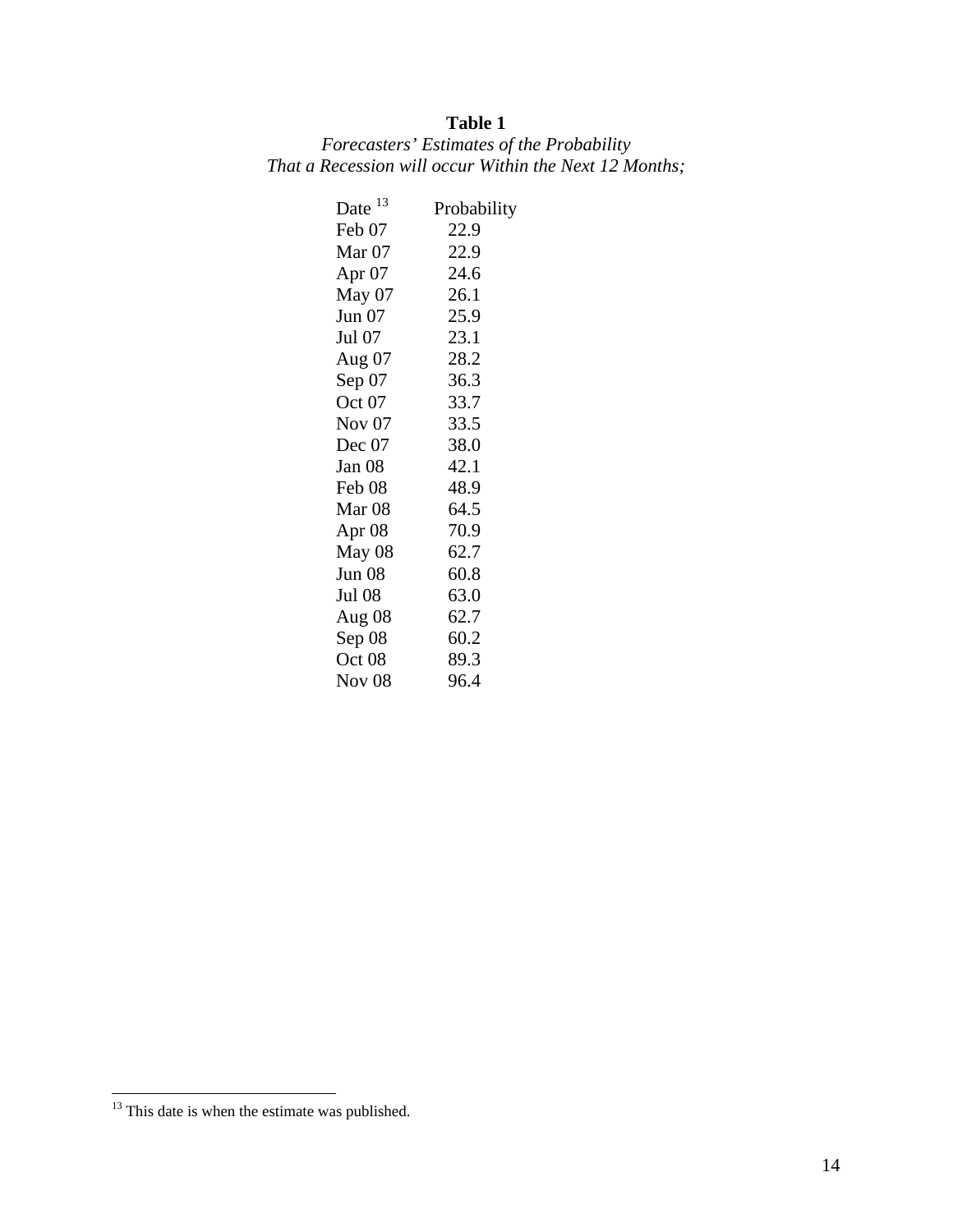## Table 2A

## Mean Forecasts (and Actuals) of Real GDP Growth Rate for 2007.4-2008.4 Made in November 2007 to March 2008

| Date of Forecast       | 2007.4 | 2008.1      | 2008.2 | 2008.3 | 2008.4 |
|------------------------|--------|-------------|--------|--------|--------|
|                        |        |             |        |        |        |
|                        |        |             |        |        |        |
| November 07            | 1.6    | 1.9         | 2.4    | 2.7    | 2.8    |
| December 07            | 0.9    | 1.5         | 2.1    | 2.5    | 2.7    |
| 08<br>January          |        | 1.2         | 1.8    | 2.3    | 2.5    |
| February<br>08         |        | 0.6         | 1.2    | 2.2    | 2.4    |
| March<br>08            |        | 0.1         | 0.4    | 2.1    | 2.0    |
| Actual (90 day number) | 0.6    | ${\bf 1.0}$ | 2.8    | $-0.5$ | $-6.4$ |

## Table 2B

## Mean Forecasts of Real GDP Growth Rate for 2008.3-2009.2 Made in September 2008 to December 2008

|                        |        |        | <b>Target Date</b> |        |        |
|------------------------|--------|--------|--------------------|--------|--------|
| Date of Forecast       | 2008.3 | 2008.4 | 2009.1             | 2009.2 | 2009.3 |
|                        |        |        |                    |        |        |
| September 08           | 1.2.   | 0.6    | 1.2.               | 1.9    |        |
| October<br>08          |        | $-1.2$ | $-0.1$             | 1.1    |        |
| November 08            |        | $-3.0$ | $-1.5$             | 0.3    | 1.6    |
| December 08            |        | $-4.3$ | $-2.5$             | $-0.5$ | 1.3    |
| Actual (90 day number) | $-0.5$ | $-6.3$ | $-5.5$             | $-0.7$ | 2.2    |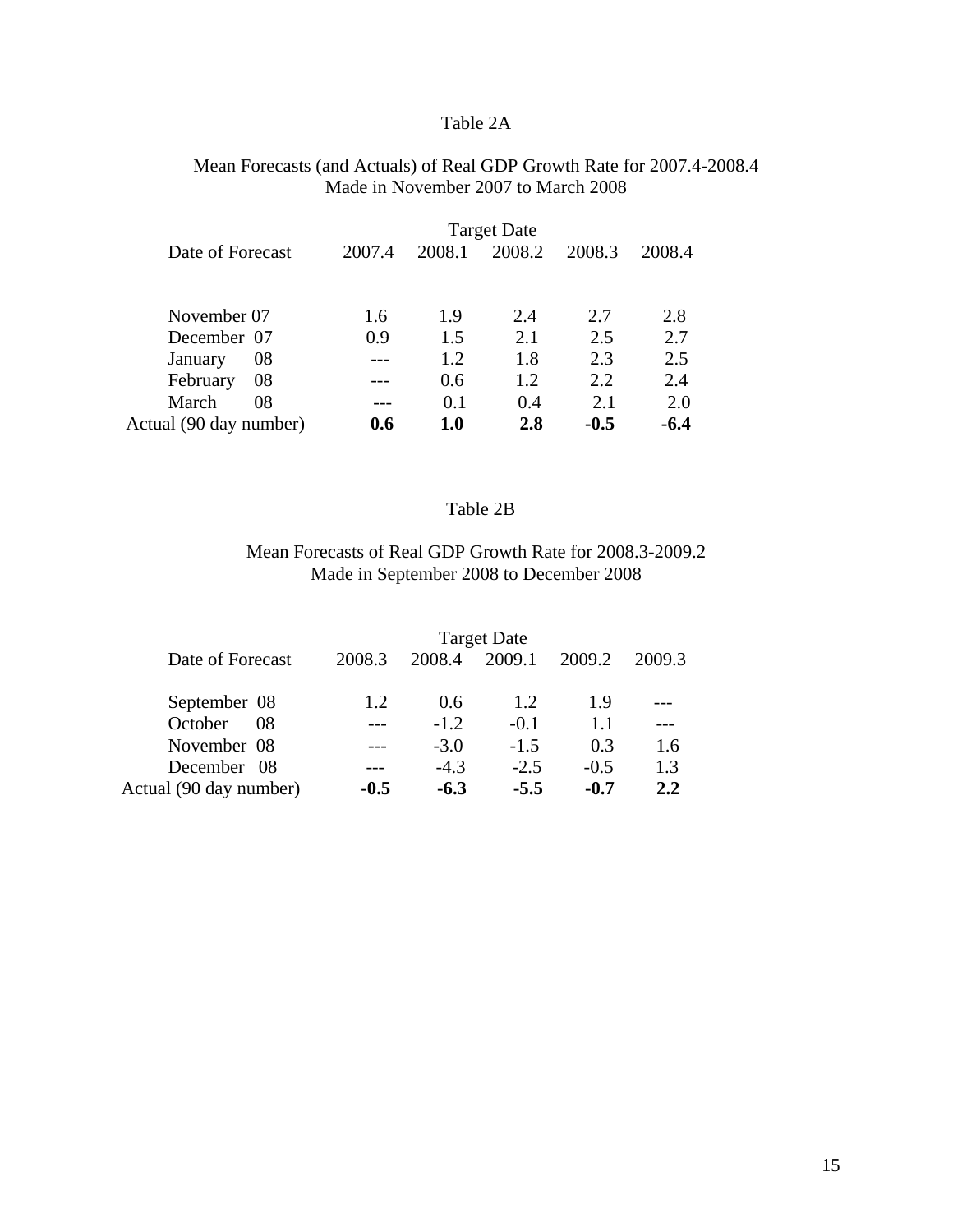# Table 3

## Mean Absolute Error (MAE) and Root Mean Squared Error (RMSE) of Forecasts by Horizon

|                  | Mean Forecast |             |            | <b>Median Forecast</b> |
|------------------|---------------|-------------|------------|------------------------|
| Horizon (months) | <b>MAE</b>    | <b>RMSE</b> | <b>MAE</b> | <b>RMSE</b>            |
|                  | 1.24          | 1.47        | 1.08       | 1.33                   |
| 2                | 1.29          | 1.64        | 1.42       | 1.85                   |
| 3                | 1.70          | 2.18        | 2.00       | 2.35                   |
| 4                | 2.08          | 2.76        | 2.07       | 2.58                   |
| 5                | 2.14          | 2.86        | 2.22       | 2.83                   |
| 6                | 2.32          | 3.10        | 2.42       | 3.09                   |
| 7                | 2.50          | 3.58        | 2.69       | 3.86                   |
| 8                | 2.58          | 3.65        | 2.84       | 3.92                   |
| 9                | 2.68          | 3.77        | 2.80       | 3.85                   |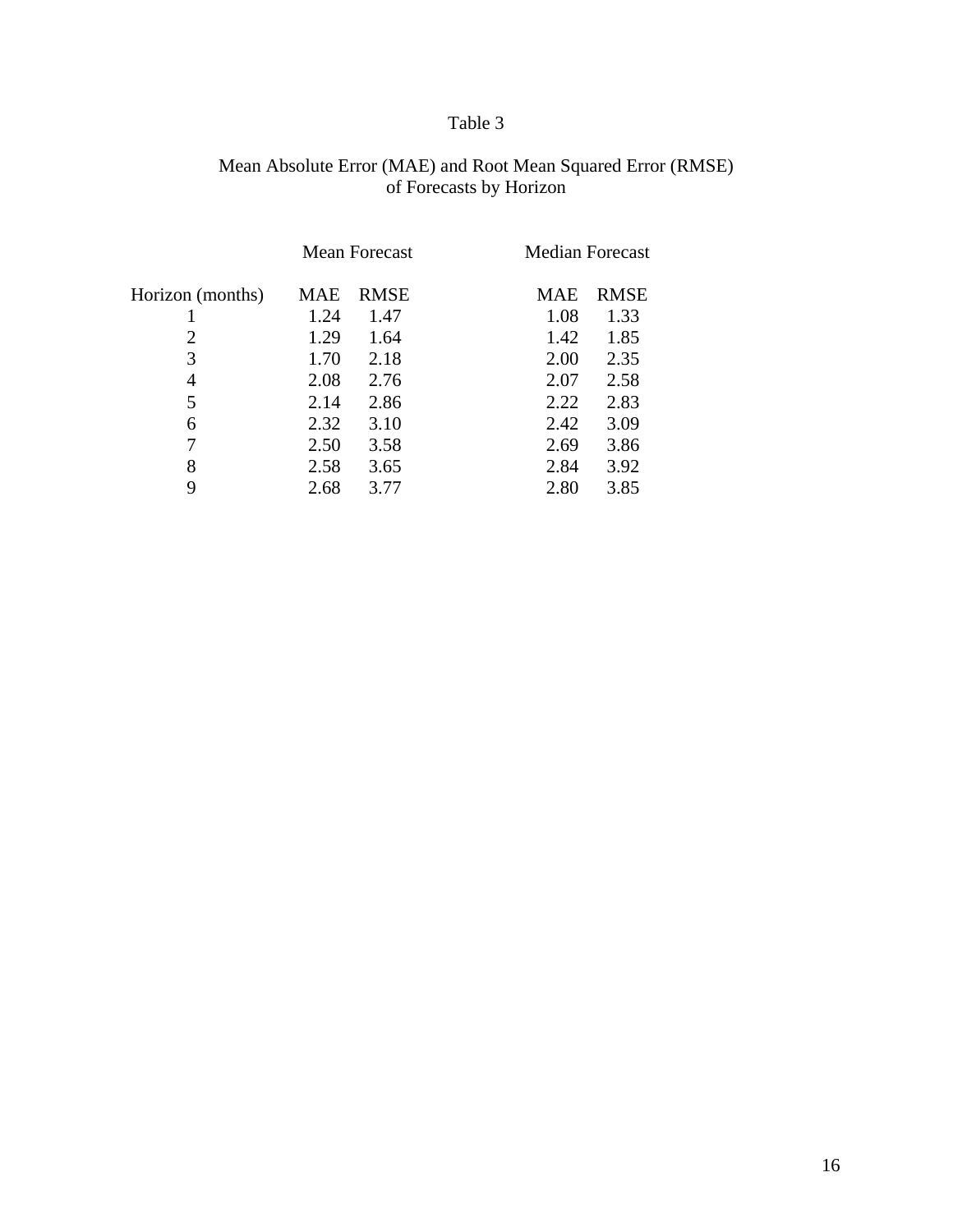# Table 4

# Standard Deviation of Forecasts at Various Horizons 2007Q4 – 2010Q3

| Horizon<br>(months) | 2007.4                   | 2008.1                   | 2008.2                       | 2008.3 | 2008.4 | 2009.1 | 2009.2 | 2009.3 | 2009.4 | 2010.1 | 2010.2 | 2010.3 |
|---------------------|--------------------------|--------------------------|------------------------------|--------|--------|--------|--------|--------|--------|--------|--------|--------|
|                     | 0.45                     | 0.87                     | 0.89                         | 0.82   | 1.45   | 1.56   | 1.20   | 0.72   | 0.79   | 0.66   | 0.69   | 0.59   |
| $\overline{2}$      | 0.58                     | 0.91                     | 1.22                         | 0.93   | 1.38   | 1.67   | 1.62   | 0.79   | 0.88   | 0.71   | 0.80   | 0.70   |
| 3                   | 0.74                     | 0.94                     | 1.32                         | 1.06   | 1.04   | 1.52   | 1.53   | 1.36   | 113    | 0.82   | 0.81   | 0.73   |
| 4                   | $\overline{\phantom{0}}$ | 1.06                     | 1.50                         | 1.24   | 1.13   | 1.52   | 1.47   | 1.33   | 0.99   | 0.84   | 0.79   | 0.78   |
| 5                   | $\overline{\phantom{0}}$ | 0.78                     | 1.28                         | 1.47   | 1.20   | 1.41   | 1.61   | 1.50   | 1.12   | 1.08   | 0.77   | 0.78   |
| 6                   | $\qquad \qquad$          | 0.90                     | 0.99                         | 1.38   | 1.24   | 1.11   | 1.39   | 1.48   | 1.11   | 1.04   | 0.73   | 0.82   |
| 7                   |                          | $\overline{\phantom{a}}$ | 1.01                         | 1.47   | 1.25   | 1.00   | 1.40   | 1.45   | 1.16   | 0.91   | 0.76   | 0.83   |
| 8                   |                          | $\overline{\phantom{a}}$ | 0.71                         | 1.16   | 1.16   | 1.18   | 1.19   | 1.47   | 1.22   | 1.01   | 1.00   | 0.80   |
| 9                   |                          | $\overline{\phantom{a}}$ | 0.78                         | 0.81   | 1.14   | 1.18   | 1.06   | 1.29   | 0.23   | 1.14   | 0.97   | 0.82   |
| 10                  |                          | $\overline{\phantom{0}}$ | -                            | 0.65   | 1.01   | 1.14   | 0.94   | 1.27   | 1.33   | 1.05   | 0.88   | 0.70   |
| 11                  |                          |                          | $\qquad \qquad \blacksquare$ | 0.52   | 0.93   | 1.17   | 0.98   | 1.19   | 1.42   | 1.06   | 1.10   | 0.88   |

## Date for Which Forecasts were Made

 $\overline{\phantom{0}}$